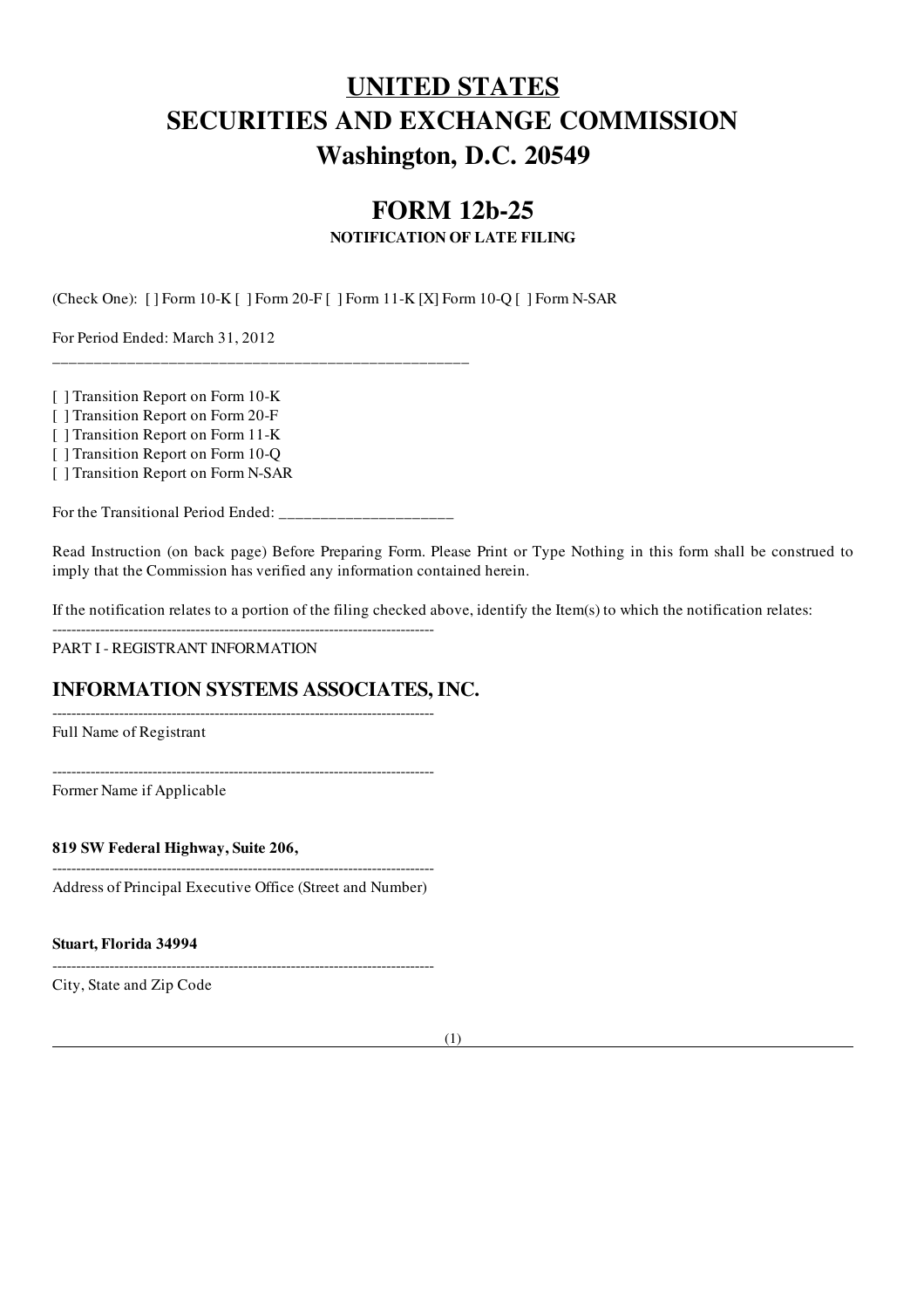#### PART II - RULES 12b-25(b) AND (c)

If the subject report could not be filed without unreasonable effort or expense and the registrant seeks relief pursuant to Rule 12b-25(b), the following should be completed. (Check box if appropriate)

- | (a) The reasons described in reasonable detail in Part III of this form
- | could not be eliminated without unreasonable effort or expense;
- | (b) The subject annual report, semi-annual report, transition report on
- | Form 10-K, Form 20-F, 11-K or Form N-SAR, or portion thereof, will be
- | filed on or before the fifteenth calendar day following the
- | prescribed due date; or the subject quarterly report of transition
- [X] | report on Form 10-Q, or portion thereof will be filed on or before
	- | the fifth calendar day following the prescribed due date; and
	- | (c) The accountant's statement or other exhibit required by Rule
	- | 12b-25(c) has been attached if applicable.

#### PART III - NARRATIVE

State below in reasonable detail the reasons why Forms 10-K, 20-F, 11-K, 10-Q, N-SAR, or the transition report or portion thereof, could not be filed within the prescribed time period.

INFORMATION SYSTEMS ASSOCIATES, INC. (the "Company") is still awaiting third party documentation in order to properly prepare a complete and accurate Form 10-K. The Company has been unable to receive this data in a timely manner without unreasonable effort and expenses. For the foregoing reason, the Company requires additional time in order to prepare and file its annual report on Form 10-K for the year ended March 31, 2012.

The Company does not expect significant changes in its results from operations and earnings from the corresponding period ended December 31, 2011.

(Attach Extra Sheets if Needed)

#### PART IV - OTHER INFORMATION

(1) Name and telephone number of person to contact in regard to this notification.

| Joseph P. Coschera | $(772)$ 403-2992   | <b>Chief Executive Officer</b> |
|--------------------|--------------------|--------------------------------|
| (Name)             | (Telephone Number) | (Title)                        |

- (2) Have all other periodic reports required under Section 13 or 15(d) of the Securities Exchange Act of 1934 or Section 30 of the Investment Company Act of 1940 during the preceding 12 months or for such shorter period that the registrant was required to file such report(s) been filed? If answer is no, identify report(s). [X] Yes [ ] No
- (3)Is it anticipated that any significant change in results of operations from the corresponding period for the last fiscal year will be reflected by the earnings statements to be included in the subject report or portion thereof? [ ] Yes [X] No

If so, attach an explanation of the anticipated change, both narratively and quantitatively, and, if appropriate, state the reasons why a reasonable estimate of the results cannot be made.